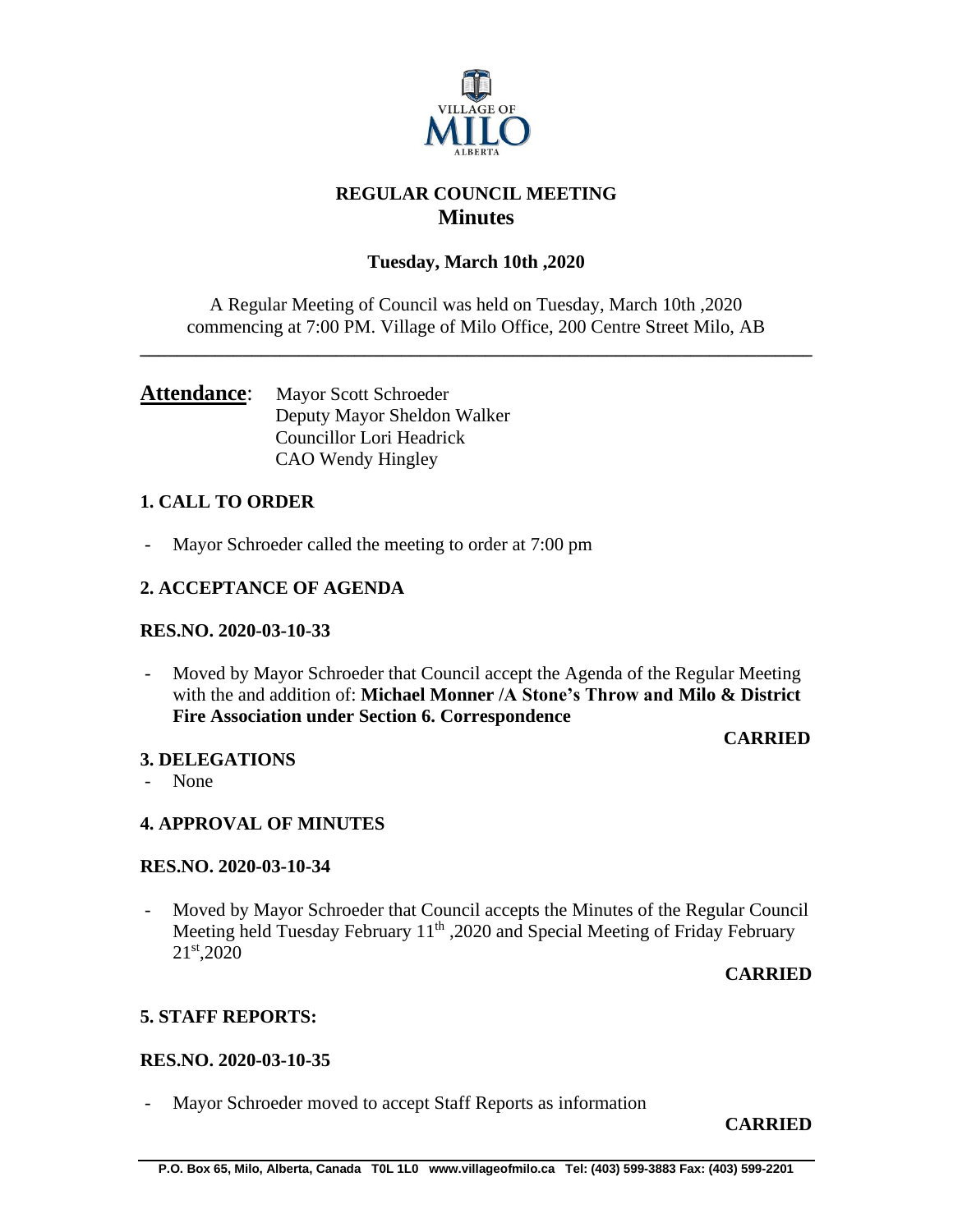

## **6. CORRESPONDENCE**

#### **RES.NO. 2020-03-10-36**

- moved by Deputy Mayor Walker to accept correspondence as information

 **CARRIED**

## **7. COUNCIL REPORTS:**

### **RES. NO. 2020-03-10-37**

- motioned by Councillor Headrick to accept Council reports as information

**CARRIED**

#### **8. OLD BUSINESS**

#### **RES.NO.2020-03-10-38**

- Deputy Mayor Walker moved to table RV Dump decision until April Meeting **CARRIED**

#### **RES.NO.2020-03-10-39**

Mayor Schroeder moved to table the decision on Dr. Retention until next meeting **CARRIED**

### **9. NEW BUSINESS**

### **RES.NO.2020-03-10-40**

- Mayor Schroeder moved that Council accept the Multi year Capital plan as presented **CARRIED**

## **RES.NO.2020-03-10-41**

- Mayor Schroeder moved to commence the **FIRST READING of Village of Milo Bylaw #408-20, The 2020 Repealing Bylaw**

**CARRIED**

### **RES.NO.2020-03-10-42**

- Deputy Mayor Walker moved **SECOND READING of Bylaw # 408-20, 2020 Repealing Bylaw**

**CARRIED**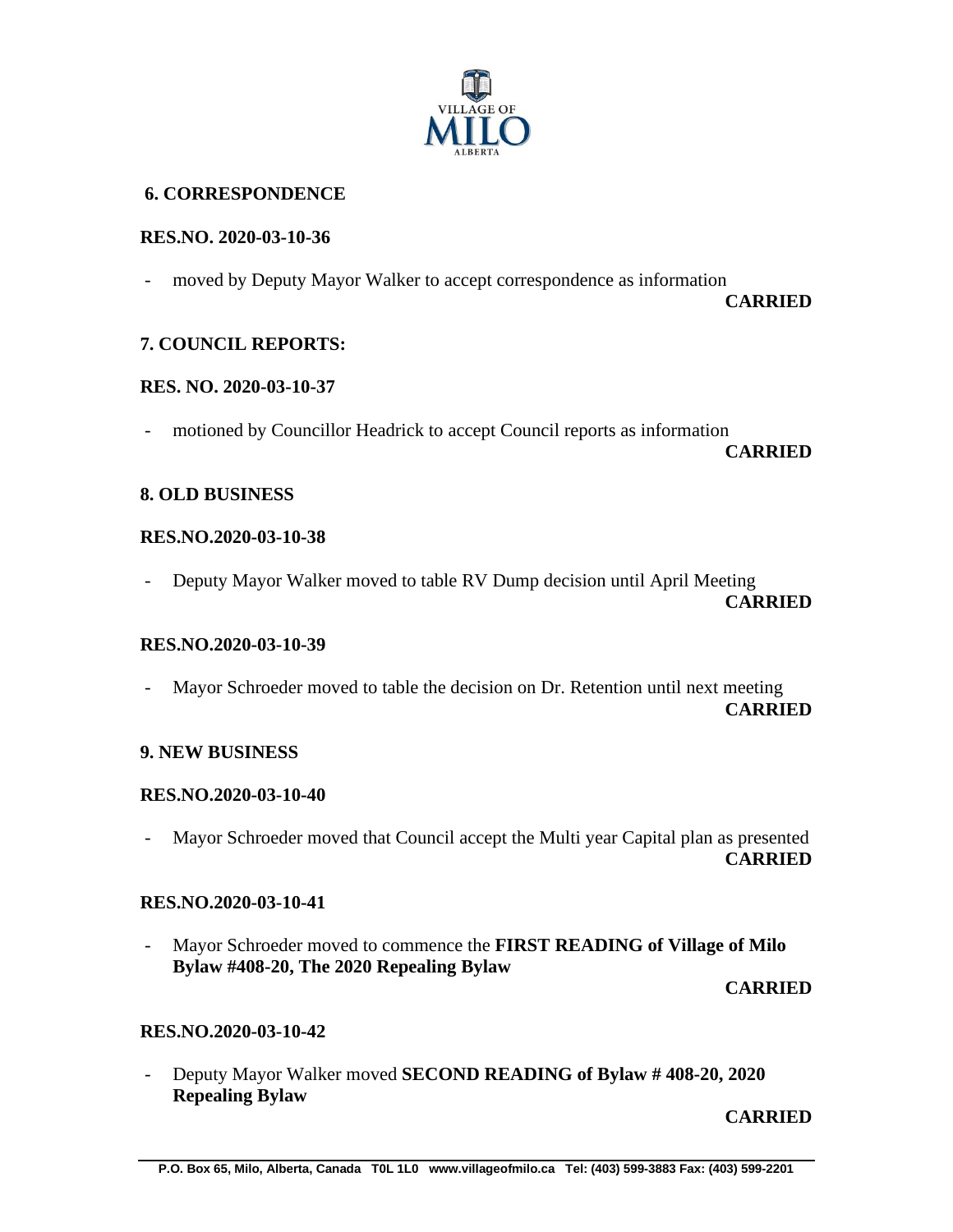# **RES.NO.2020-03-10-43**

- Councillor Headrick moved **THIRD and FINAL READING of Bylaw # 408- 20,2020 Repealing Bylaw**

**UNANIMOUSLY CARRIED**

# **RES.NO.2020-03-10-44**

- Mayor Schroeder moved to commence the **FIRST READING of Village of Milo Bylaw #409-20 Council Code of Conduct Bylaw**

**CARRIED**

# **RES.NO.2020-03-10-45**

- Deputy Mayor Walker moved **SECOND READING of Bylaw # 409-20, Council Code of Conduct Bylaw**

**CARRIED**

# **RES.NO.2020-03-10-46**

- Councillor Headrick moved **THIRD and FINAL READING of Bylaw # 409-20, Council Code of Conduct Bylaw**

**UNANIMOUSLY CARRIED**

# **RES.NO.2020-03-10-47**

- Mayor Schroeder moved to commence the **FIRST READING of Village of Milo Bylaw #410-20, Procedural Bylaw CARRIED**

# **RES.NO.2020-03-10-48**

- Deputy Mayor Walker moved **SECOND READING of Bylaw # 410-20, Procedural Bylaw** 

**CARRIED**

# **RES.NO.2020-03-10-49**

- Councillor Headrick moved **THIRD and FINAL READING of Bylaw # 409-20, Procedural Bylaw**

**UNANIMOUSLY CARRIED**